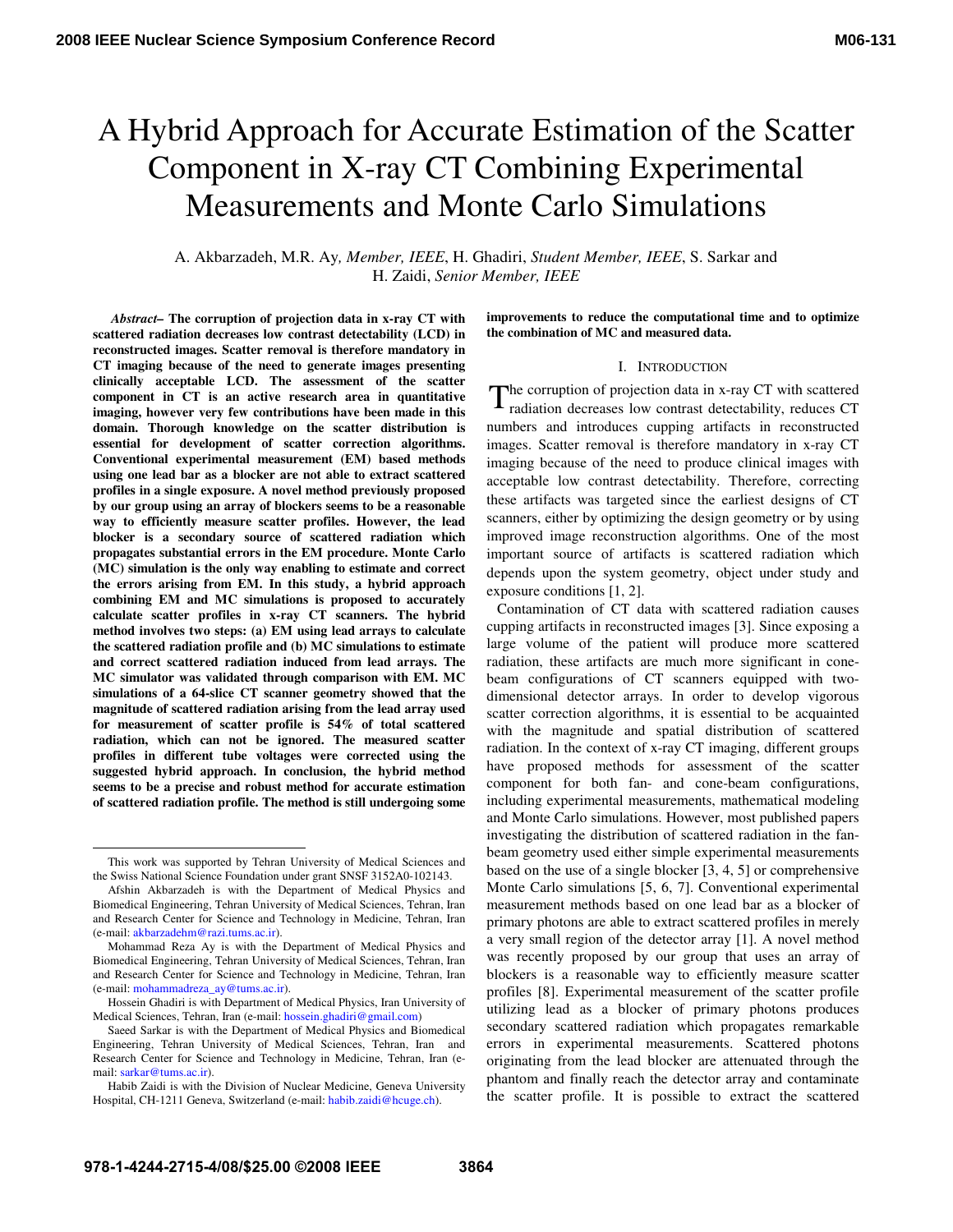radiation profile induced from lead blockers using experimental methods; however, it is impossible to appropriately model attenuation of these photons within the phantom. The only accurate way to predict phantom attenuation is Monte Carlo simulations. In this study, a hybrid approach combining experimental measurements and Monte Carlo simulations is proposed to efficiently calculate scatter profiles in x-ray CT scanners. The hybrid method involves two steps: (i) experimental measurements using lead arrays in order to calculate the scattered radiation profile [8] and (ii) Monte Carlo simulation to estimate and correct scattered radiation induced from lead arrays. The method can in principle be used for any scanner geometry and configuration. In contrast to previously published methods for measuring scattered radiation (limited to one measurement point), the proposed method measures scattered radiation in almost all detector channels.

## II. MATERIALS AND METHODS

The hybrid method was used for the calculation of scatter profiles in the GE LightSpeed VCT 64-slice cardiac CT scanner (GE Healthcare Technologies, Waukesha, WI). This third generation CT scanner has 540 mm source to iso-center and 950 mm source to detector distance, 58,368 individual detector elements arranged in 64 rows of 0.625 mm thickness at iso-center, each containing 888 active patient elements and 24 reference elements with Highlight (Y2Gd2O3:Eu) ceramic scintillator. In this method, measurement of the scatter profile was carried out through the use of an array of lead bars which was inserted under the collimator and the water phantom in the iso-center. The raw data file which contained detector array readout, was transferred to a PC and read using a dedicated graphical user interface running under MatLab 7.5 (The Math Works Inc., Natick, MA, USA). The 64×912 matrix reflecting detector readings was divided into two areas: (i) shadowed area whose detector channels were exactly within the shadow of lead bars in the blocker array and (ii) exposed area whose detector channels were exposed and recorded both scatter and primary (i.e. total) radiation. It was assumed that matrix elements assigned to the shadowed area contain essentially scattered radiation.



**Fig. 1**. Experimental setup for measurement of scatter profiles in the GE VCT 64-slice cardiac CT scanner. The array of lead blocker was put on the top of collimator and below the water phantom.

The Monte Carlo simulation was based on the MCNP4C general-purpose Monte Carlo code, which is a continuousenergy, generalized-geometry, time-dependent, coupled neutron/photon/electron Monte Carlo transport code. For photon transport, the code considers photoelectric absorption, with the possibility of K- and L-shell fluorescent emission or Auger electron, coherent and incoherent scattering and pair production all together. In the first step, the user is supposed to provide an input file which includes information about the problem such as geometry specification, materials characteristics, and type of answer or tally as well as any variance reduction techniques to be used. The geometry of MCNP treats an arbitrary three-dimensional configuration in Cartesian coordinate system. The total number of cells in this code should be less than  $10<sup>5</sup>$ . This limit might be exceeded in some geometries. The lattice geometry should be used under this condition. The lattice uses a smaller number of cells but prolongs the MCNP execution time. MCNP takes the advantage of a powerful source specification card referred as surface source card which is able to separate primary photons from scattered photons entering into a particular cell or surface. Other important standard features which can be considered as strong points of MCNP that make it very flexible and user friendly can be counted as powerful general source and surface source, both geometry and output tally plotters, a well provided collection of variance reduction techniques, a multi-purpose tally structure and an extensive collection of cross-section data. In order to reduce computation time, MCNP takes advantage of parallel computer architectures. It is supported in multitasking mode on some mainframes and in multiprocessing mode on a cluster of workstations where distributed processing uses the Parallel Virtual Machine (PVM) software.

The creation of input files for the MCNP4C code using first and second degree surfaces is a complicated and time consuming task, especially when the user deals with the complex geometries typical of an x-ray CT scanner. As a matter of fact, the description of 64×912 detector elements (small cubes) requires an extremely large number of plans to create detector cells. A user friendly GUI running under MatLab 7.5 (The Math Works Inc., Natick, MA, USA) was developed in order to generate the MCNP input file [5]. The user is prompted to enter the x-ray CT scanner design parameters and the GUI creates the scanner geometry according to the information provided and options selected as MCNP4C input file. This user friendly GUI is capable of providing the x-ray spectrum for different kVp and filtrations, phantom properties and tally specifications. The GUI is also able to save and reload known characteristics of standard commercial scanners. The MC simulator was validated through comparison with experimental measurements [5].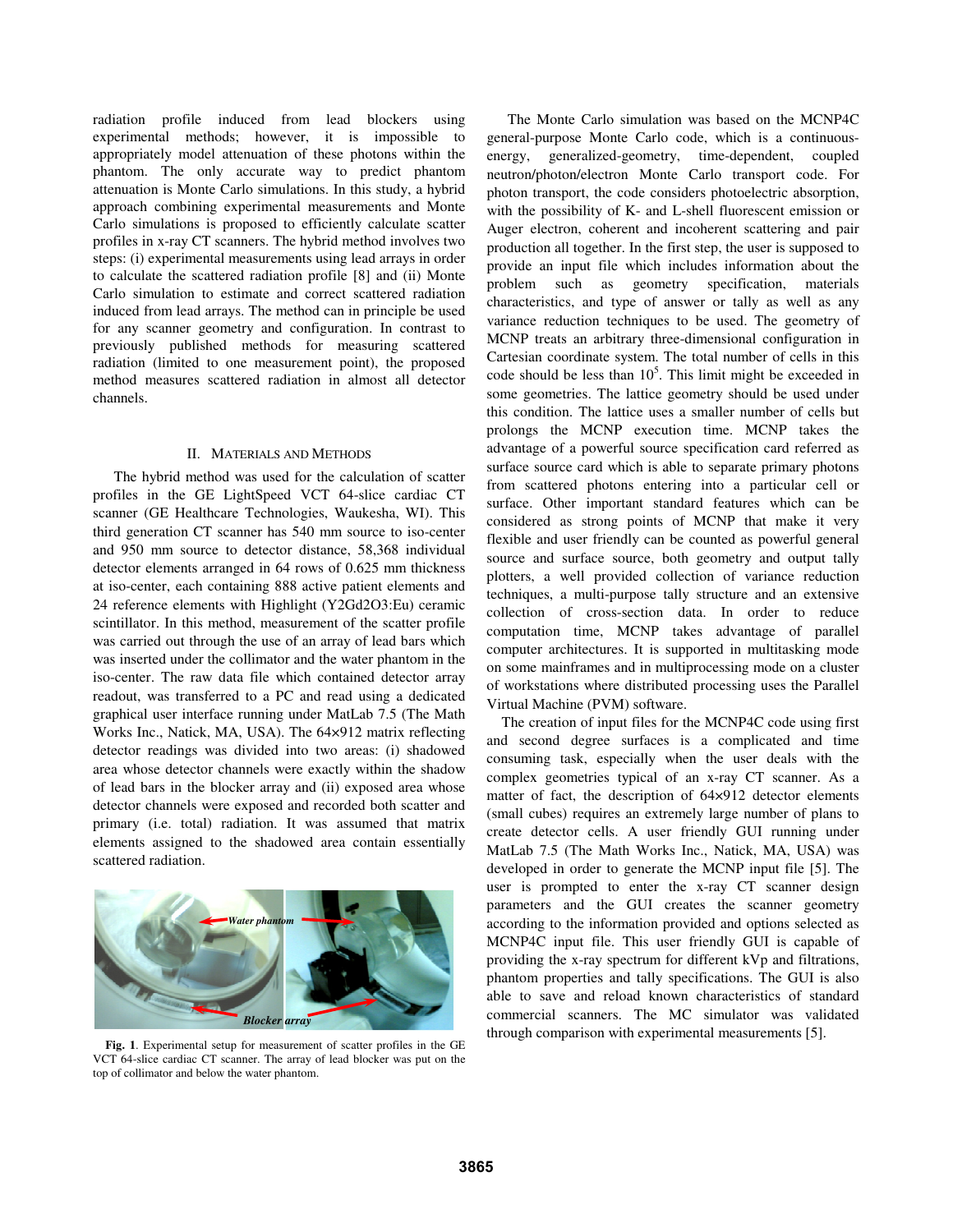

**Fig. 2.** Two schematic views of the geometry used for both experimental measurements and Monte Carlo simulations.

The validity of MCNP4C-based Monte Carlo simulations was verified by analogy between the simulated and measured distributions obtained using a cylindrical water phantom. The normalized error (NE) calculated for each detector element was used as a figure of merit to evaluate differences between measured and simulated projections using the following formulation [6]:

$$
NE(u, v) = \frac{P_{Measured}(u, v) - P_{Simulation}(u, v)}{P_{Measured}(u, v)}
$$
(1)

where  $u$  and  $v$  are detector elements' coordinates and  $P_{\text{Measured}}$ and *PSimulation* are the measured and simulated projection data for each detector element normalized to the blank scan. To reduce statistical fluctuations and quantum noise, the measured projection data were averaged in 1000 views given the symmetry of the phantom. The input file containing detailed information about the geometry and source characteristics of the CT scanner along with all other components such as blocker array and phantom was created. Moreover, a surface source was applied after the blocker in order to separate the scattered and primary photons leaving the blocker array. Through the next stage, the scattered photons induced from the blocker array were transported through the phantom and then the total energy released in the detector was scored by the F6 tally. The simulation was carried out again after removing the phantom allowing to calculate attenuation factors by dividing the scattered distribution computed during the first stage by that obtained during the second stage. In all cases,  $\sim 1.9 \times 10^9$ photons were simulated from the focal spot. Increasing the number of photon histories will decrease the statistical fluctuations and quantum noise in the simulated profiles and thus decrease the standards deviations of the estimates. Although  $1.9 \times 10^9$  photons were generated from the focal spot, around  $5\times10^6$  photons scattered in the blocker. Hence statistical fluctuations were unavoidable unless some form of denoising or curve fitting is used.

## III. RESULTS

Fig. 3 compares attenuation profiles obtained from experimental measurements and Monte Carlo simulations for the uniform water-filled cylindrical phantom. Fig. 4 shows the normalized error between measured and simulated profiles calculated using Eq. (1). The maximum relative difference between experimental and simulated results (in the region of phantom shadow) was less than 5%.



**Fig. 3.** Comparison of attenuation profiles for a uniform cylindrical water phantom using experimental measurements (solid blue line) and MC simulations (dashed red line).



**Fig. 4**. Normalized error (%) between measured and MC simulated profiles shown in Fig. 3.

Fig. 5 illustrates MC simulated scattered radiation induced from the added blocker. It can be seen that the contribution of scattered radiation from the blocker array is substantial (scattered radiation from the blocker is ~54% of total scattered radiation). Fig. 6 compares corrected versus non-corrected measured profiles obtained using the hybrid method for a tube voltage of 140 kVp.